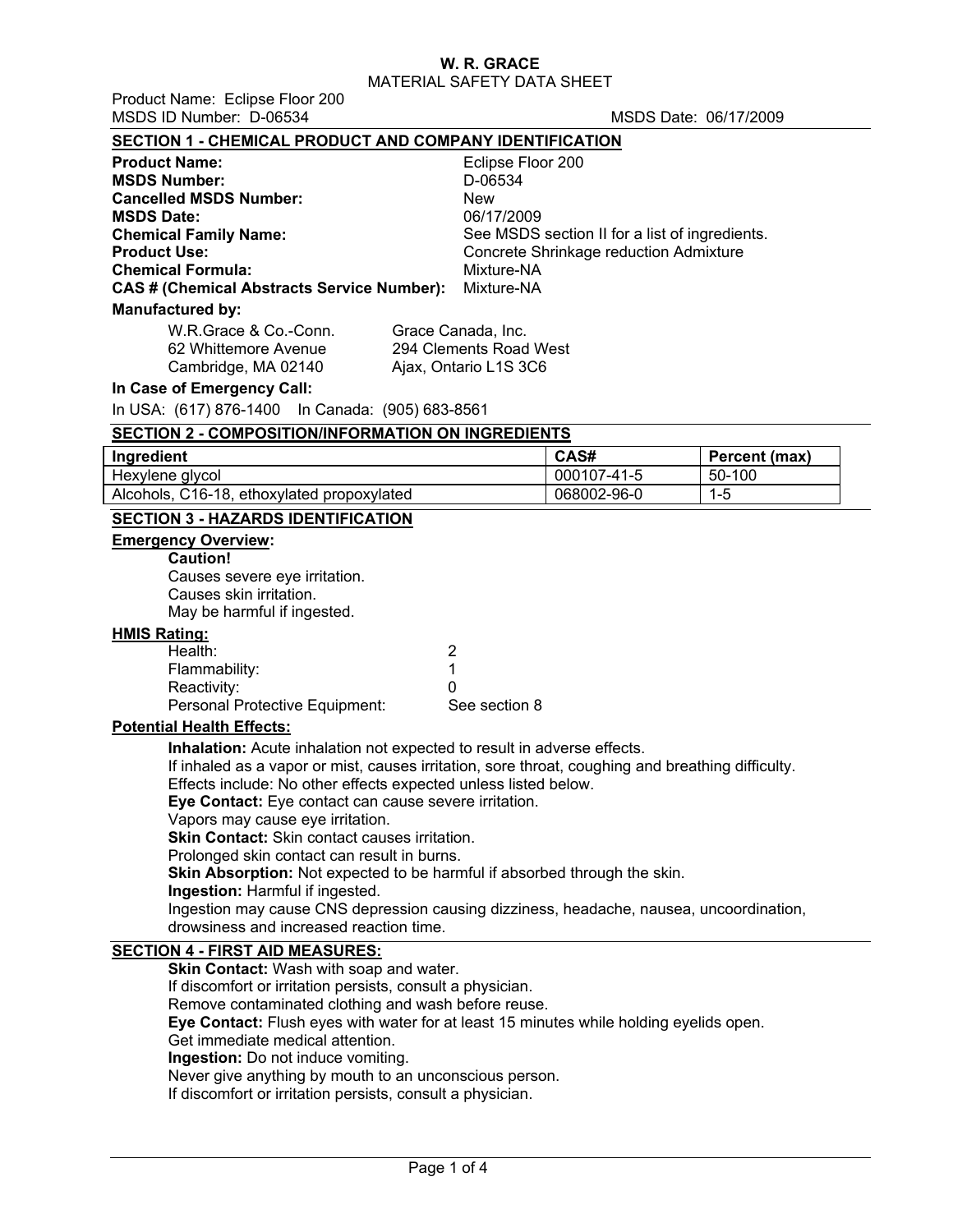MATERIAL SAFETY DATA SHEET

Product Name: Eclipse Floor 200 MSDS ID Number: D-06534 MSDS Date: 06/17/2009

**Inhalation:** If symptoms develop, get fresh air. If symptoms persist, consult a physician. If breathing has stopped, give artificial respiration then oxygen if needed.

# **SECTION 5 - FIRE AND EXPLOSION HAZARD DATA**

| <b>Flash Point:</b>               | $>200$ F       |
|-----------------------------------|----------------|
| <b>Flash Point Method:</b>        | Not Applicable |
| <b>Lower Explosion Limit:</b>     | Not Available  |
| <b>Upper Explosion Limit:</b>     | Not Available  |
| <b>Auto-Ignition Temperature:</b> | Not Available  |
| <b>NFPA Rating:</b>               |                |
| ⊔∧alth∙                           |                |

**Health: 2 Flammability: 1 Reactivity: 0**

**Extinguishing Media:** In case of fire, use water spray, dry chemical, Carbon dioxide or foam. **Special Fire Fighting Procedures:** Wear self-contained breathing apparatus and complete personal protective equipment when potential for exposure to vapors or products of combustion exist. Water may be used to cool containers to prevent pressure build-up and possible auto-ignition or explosion. Avoid breathing hazardous vapors or products of combustion, keep upwind. Isolate area and keep unnecessary people away. Prevent run-off from fire control or dilution from entering streams or drinking water supplies.

**Unusual Fire and Explosion Hazards:** When mixed with air and exposed to an ignition source, vapors can burn in open air or explode in confined spaces. Vapors are heavier than air and may travel along ground to ignition sources such as electrical equipment, smoking materials, welding equipment, and pilot lights. Do not cut, drill, grind or weld on or near container whether empty or full. Keep container closed except when in use. Heat from fire can generate flammable vapor. May ignite at temperatures below auto-ignition and normal flash point.

## **SECTION 6 - ACCIDENTAL RELEASE MEASURES:**

**Spills/Leaks:** Use proper personal protective equipment. Do not flush to sewer or allow to enter waterways. Keep unnecessary people away.

Contain and/or absorb spill with inert material (i.e. sand, vermiculite) then place in a suitable container. For large spills, dike area and pump waste material into closed containers for disposal or reclamation.

## **SECTION 7 - HANDLING AND STORAGE**

**Precautionary Measures:** Avoid contact with eyes, skin and clothing.

Do not take internally.

Practice good personal hygiene to avoid ingestion.

Use only with adequate ventilation.

Wash clothing before reuse.

FOR PROFESSIONAL USE ONLY. KEEP OUT OF CHILDREN'S REACH.

### **SECTION 8 - EXPOSURE CONTROLS AND PERSONAL PROTECTIVE EQUIPMENT EXPOSURE GUIDELINES (US)**

| Ingredient                                    |            | <b>ACGIH TLV</b> |                   |                               | OSHA PEL                                                           |  |                          |  |  |
|-----------------------------------------------|------------|------------------|-------------------|-------------------------------|--------------------------------------------------------------------|--|--------------------------|--|--|
|                                               | <b>TWA</b> | <b>STEL</b>      | Ceiling           | <b>TWA</b>                    | <b>STEL</b><br>Ceilina<br>Substance Specific and Mineral Dust PELs |  |                          |  |  |
| Hexylene glycol                               |            | -                | 25 ppm<br>Ceilina | $\overline{\phantom{0}}$<br>- |                                                                    |  | -                        |  |  |
| Alcohols, C16-18, ethoxylated<br>propoxylated |            | -                |                   |                               |                                                                    |  | $\overline{\phantom{0}}$ |  |  |

# **EXPOSURE GUIDELINES (CANADA)**

Employers should consult local Provincial regulatory limits for exposure guidelines which may vary locally. **Engineering Controls:** Not generally required.

## **Personal Protective Equipment:**

**Respiratory Protection:** Respiratory protection is not normally required. However, a chemical cartridge respirator with organic vapor cartridge and a prefilter for dusts/mists is required at or above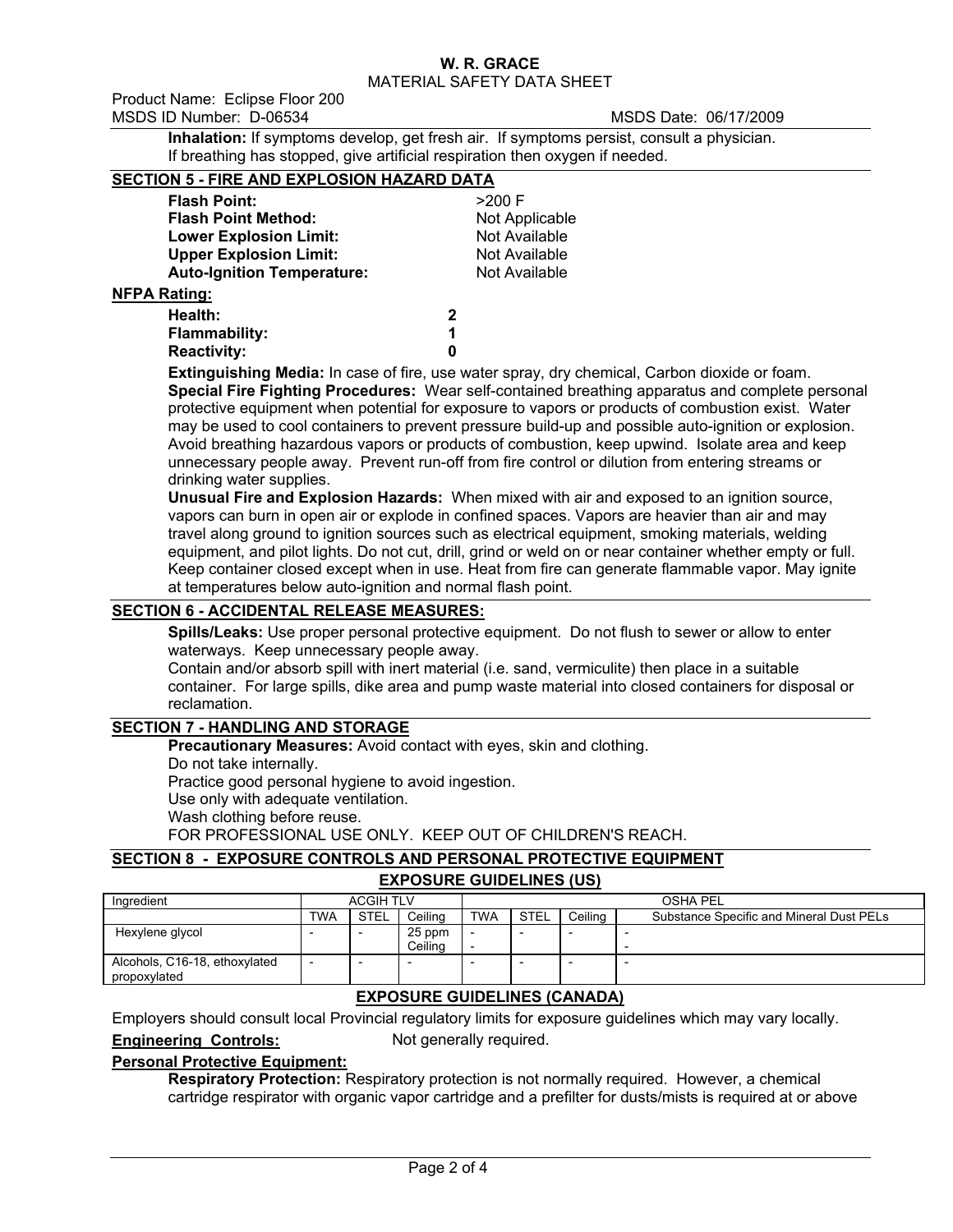MATERIAL SAFETY DATA SHEET

Product Name: Eclipse Floor 200 MSDS ID Number: D-06534 MSDS Date: 06/17/2009

the applicable exposure limits (Consult above Exposure Guidelines). If no limits exist, use an approved respirator whenever a vapor or mist is generated or if respiratory irritation occurs. Supplied air respirator (SCBA) is required at exposure levels above the capabilities of a chemical cartridge respirator.

**Skin Protection:** Rubber or other impervious gloves should be worn to prevent skin contact. **Eye Protection:** At minimum, safety glasses with side shields should be worn where exposure to excessive dust or spray is likely.

**Work/Hygienic Practices:** Use good personal hygiene practices. None beyond those noted above.

## **SECTION 9 - PHYSICAL AND CHEMICAL PROPERTIES**

| <b>Physical State:</b>                           | Liquid                            |
|--------------------------------------------------|-----------------------------------|
| Appearance/Odor:                                 | Clear Liquid                      |
| <b>Odor Threshold:</b> (ppm)                     | Not Determined                    |
| pH:                                              | Not Available                     |
| Vapor Pressure: (Mm Hg)                          | <b>Unknown</b>                    |
| <b>Vapor Density:</b> $(Air = 1)$                | <b>Unknown</b>                    |
| <b>Solubility In Water:</b>                      | <b>Unknown</b>                    |
| <b>Specific Gravity:</b> (Water = $1$ )          | Not Available                     |
| <b>Evaporation Rate:</b> (Butyl Acetate = $1$ )  | Unknown                           |
| <b>Boiling Point:</b>                            | $>212^{\circ}$ F/100 $^{\circ}$ C |
| <b>Viscosity:</b>                                | <b>Unknown</b>                    |
| <b>Bulk Density: (Pounds/Cubic Foot)(Pcf)</b>    | Not Applicable                    |
| % Volatiles (gr/L): $(70^{\circ}F)(21^{\circ}C)$ | Not Available                     |
|                                                  |                                   |

#### **SECTION 10 - STABILITY AND REACTIVITY**

**Chemical Stability:** Stable **Conditions To Avoid:** None known for this product. **Hazardous Polymerization:** Will not polymerize. **Hazardous Decomposition Products:** None known for this product.

# **SECTION 11 - TOXICOLOGICAL INFORMATION**

| Ingredient(No data unless listed.)                |                        | <b>CAS Number</b>                                                |                         | LD50 and LC50       |                       |             |
|---------------------------------------------------|------------------------|------------------------------------------------------------------|-------------------------|---------------------|-----------------------|-------------|
| <b>Carcinogenicity:</b>                           |                        |                                                                  |                         |                     |                       |             |
| Ingredient                                        | <b>IARC</b><br>Group 1 | <b>IARC</b><br>Group 2A                                          | <b>IARC</b><br>Group 2B | <b>NTP</b><br>Known | <b>NTP</b><br>Suspect | <b>OSHA</b> |
| Hexylene glycol                                   | No                     | No                                                               | No.                     | No.                 | No.                   | No          |
| Alcohols, C16-18, ethoxylated propoxylated        | No                     | No                                                               | No                      | No                  | No                    | No          |
| <b>Mutagenicity:</b><br>Teratogenicity:           |                        | Not applicable.<br>Not applicable.                               |                         |                     |                       |             |
| Not applicable.<br><b>Reproductive Toxicity:</b>  |                        |                                                                  |                         |                     |                       |             |
| <b>SECTION 12 - ECOLOGICAL INFORMATION</b>        |                        |                                                                  |                         |                     |                       |             |
| <b>Environmental Fate:</b><br><b>Ecotoxicity:</b> |                        | No data available for product.<br>No data available for product. |                         |                     |                       |             |

### **SECTION 13 - DISPOSAL CONSIDERATIONS**

**Waste Disposal Procedures:** Consult all regulations (federal, state, provincial, local) or a qualified waste disposal firm when characterizing waste for disposal. According to EPA (40 CFR § 261), waste of this product is not defined as hazardous. Dispose of waste in accordance with all applicable regulations.

#### **SECTION 14 - TRANSPORTATION INFORMATION**

| <b>Proper Shipping Name:</b>           | Not Applicable |
|----------------------------------------|----------------|
| <b>UN/NA Number:</b>                   | Not Applicable |
| <b>Domestic Hazard Class:</b>          | Nonhazardous   |
| <b>Surface Freight Classification:</b> | Not Applicable |
| <b>Label/Placard Required:</b>         | Not Applicable |